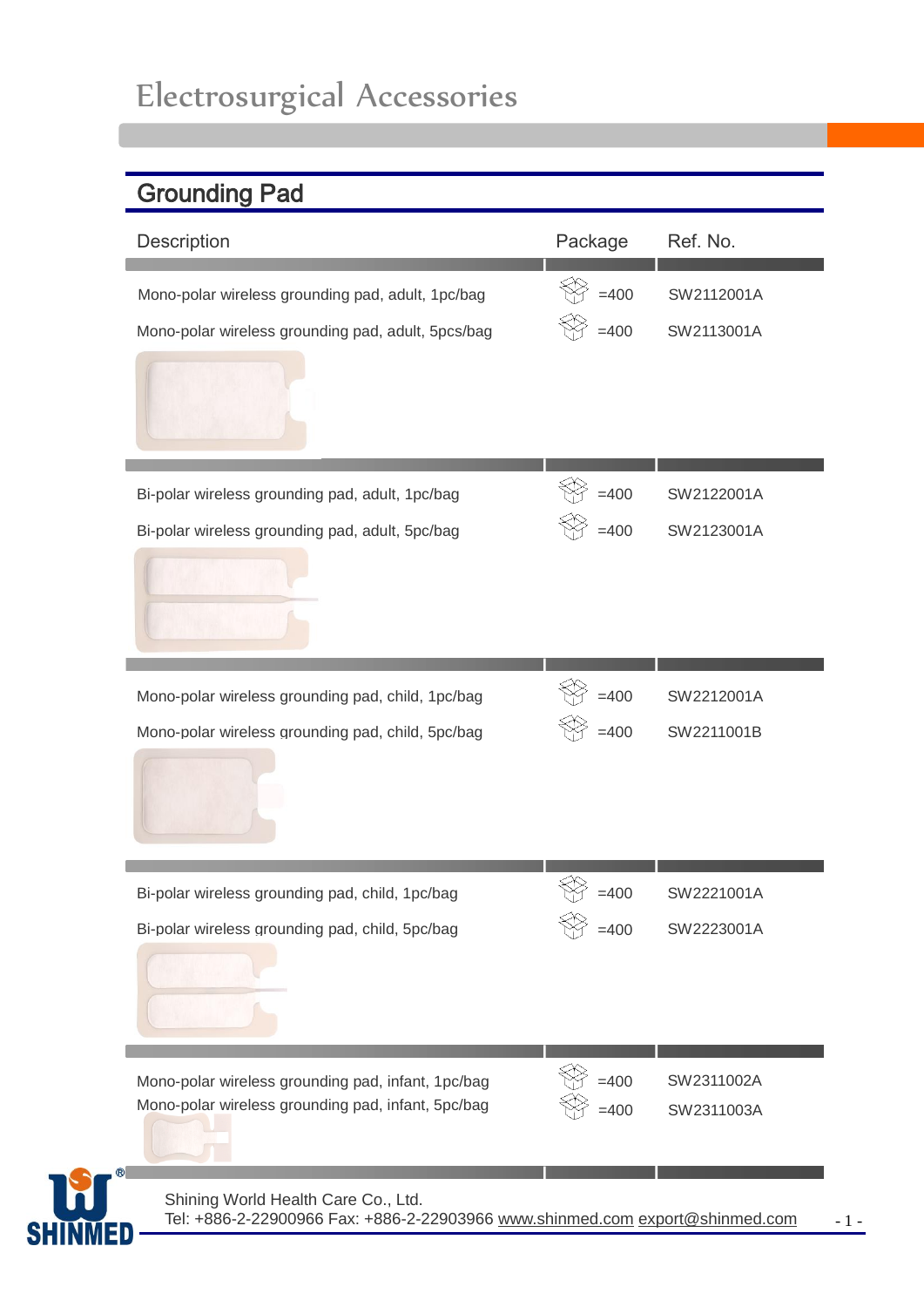| <b>Grounding Pad</b>                                                   |                         |            |
|------------------------------------------------------------------------|-------------------------|------------|
| Description                                                            | Package                 | Ref. No.   |
| Mono-polar wired grounding pad, adult, phone jack                      | $\degree$ =100          | SW2131001A |
| Mono-polar wired grounding pad, adult<br>with pin (Universal type)     | $=100$                  | SW2132001A |
| Mono-polar wired grounding pad, adult, 6.3mm jack                      | $\hat{\mathbb{Y}}$ =100 | SW2132002A |
| Mono-polar wired grounding pad, adult,<br>without pin (Universal type) | $=100$                  | SW2132003A |
| Bi-polar wired grounding pad, adult,<br>with pin (Universal type)      | $\circled{2}$ =100      | SW2141001A |

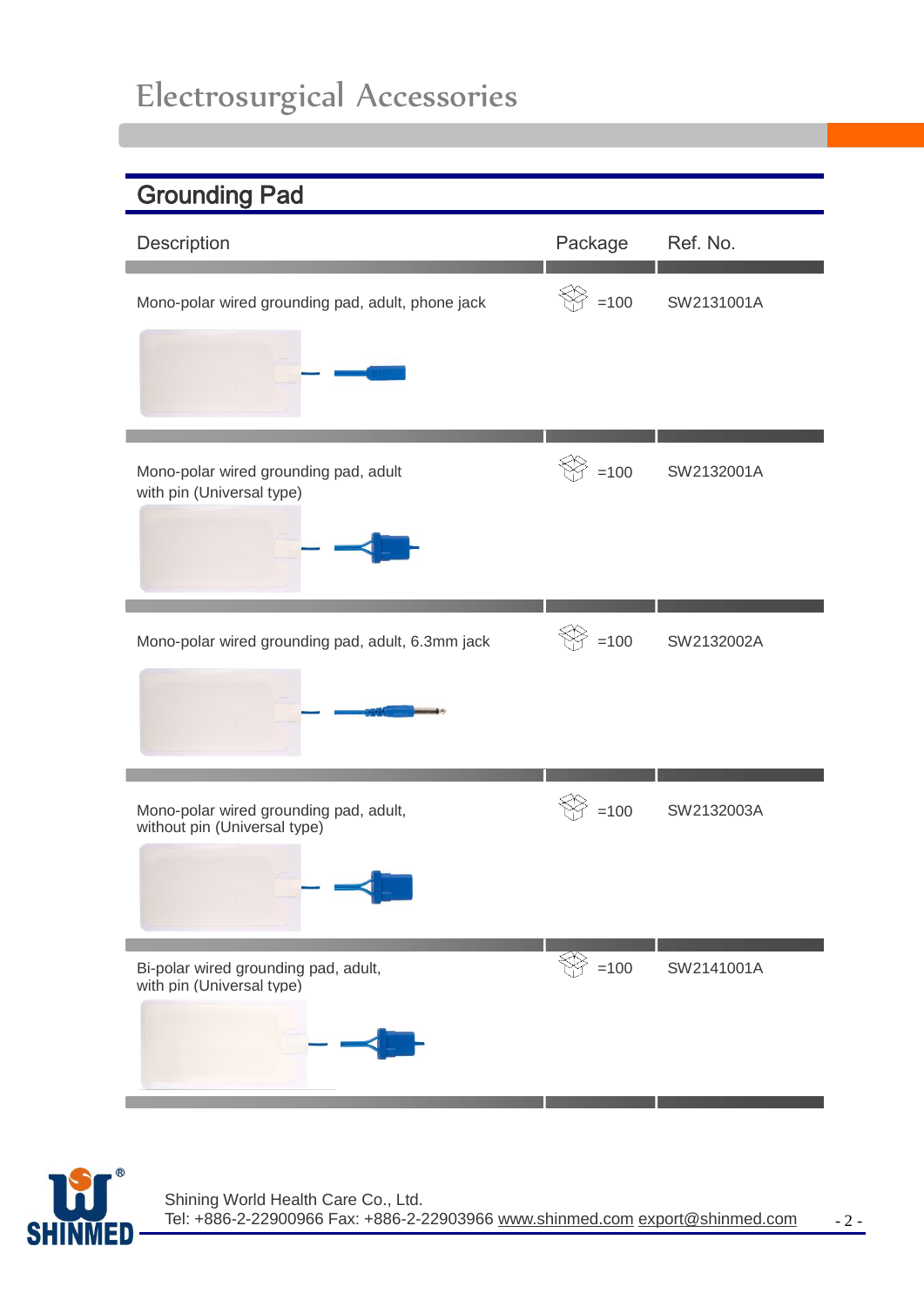| <b>Grounding Pad</b>                                                 |                                            |            |
|----------------------------------------------------------------------|--------------------------------------------|------------|
| Description                                                          | Package                                    | Ref. No.   |
| Bi-polar wired grounding pad, adult, phone jack                      | $=100$                                     | SW2142001A |
| Bi-polar wired grounding pad, adult, 6.3mm jack                      | $=100$                                     | SW2142002A |
| Bi-polar wired grounding pad, adult,<br>without pin (Universal type) | $=100$                                     | SW2142003A |
| Mono-polar wired grounding pad, child, phone jack                    | $=100$                                     | SW2232001A |
| Mono-polar wired grounding pad, child,<br>with pin (Universal type)  | $\quad \  \  \, \widehat{\otimes} \,$ =100 | SW2232002A |